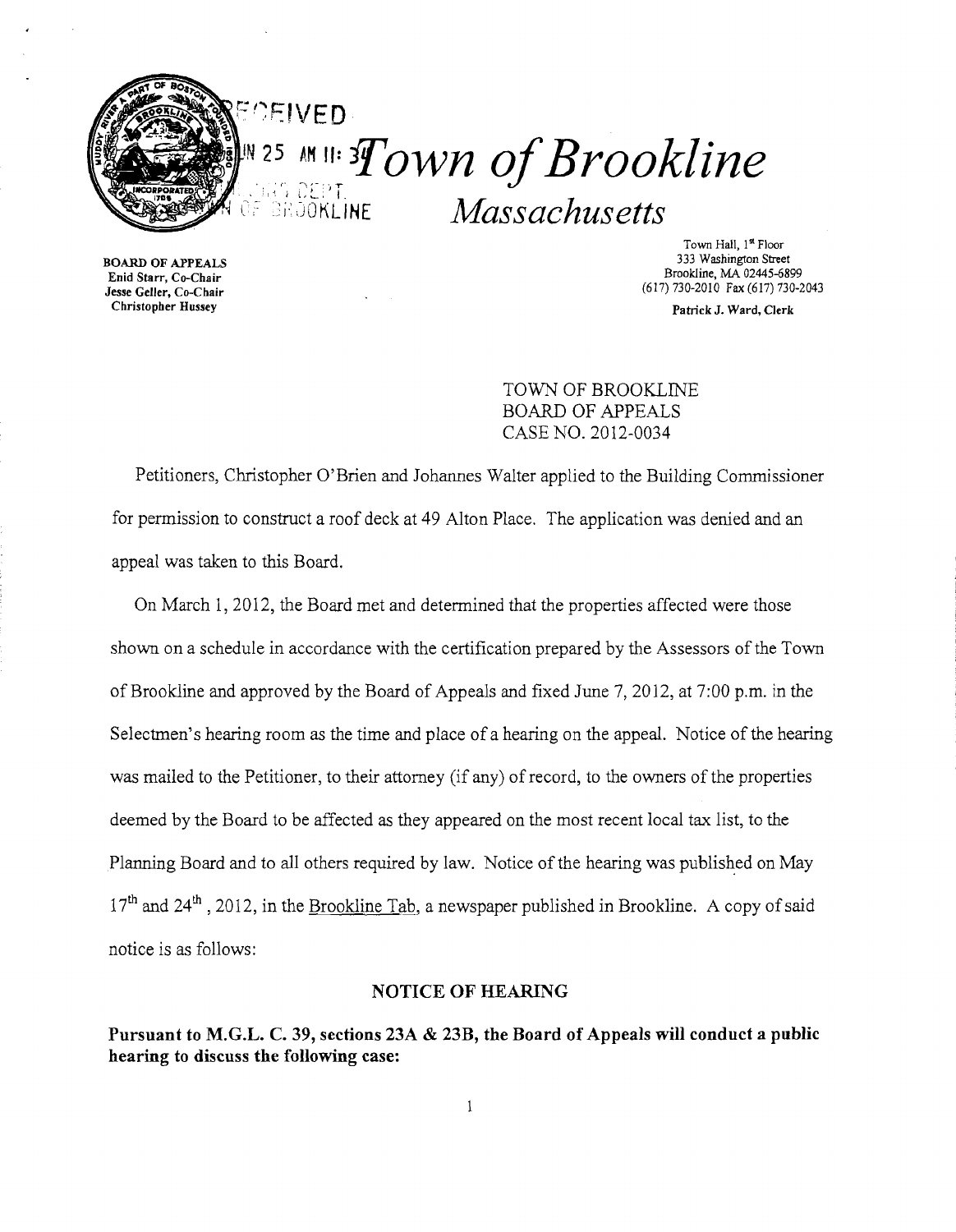Petitioner: O'Brien Christopher P Owner: O'BRIEN CHRISTOPHER P ARTAVIA GABRIELA Location of Premises: 49 Alton PL 2 Date of Hearing: June 7, 2012 Time of Hearing: 7:00 p.m. Place of Hearing: Selectmen's Hearing Room, 6<sup>th</sup> Floor

A public hearing will be held for a variance and/or special permit from:

- 1. 5.30; Maximum Height of Buildings, variance required
- 2. 5.31.2; Exceptions to Maximum Height Regulations, special permit required
- 3. 5.43; Exceptions to yard and setback requirements, special permit required
- 4. 5.50; Front Yard Requirements, variance required.
- 5. 8.02.2; Alteration of Extension, special permit required.

of the Zoning By-Law to Construct a deck atop the roof

### at 49 Alton PL 2

Said premise located in an (General) Business DISTRICT.

*Hearings, once opened, may be continued by the Chair to a date and time certain. No further notice will be mailed to abutters or advertised in the TAB. Questions regarding whether a hearing has been continued, or the date and time ofany hearing may be directed to the Zoning Administrator at* 617-734-2134 *or check meeting calendar at:http://calendars.town.brookline.ma.usIMasterTownCalandarl?FormID=158.* 

The Town of Brookline does not discriminate on the basis of disability in admission to, access to, *or operations ofits programs, services or activities. Individuals who need auxiliary aidsfor effective communication in programs and services ofthe Town ofBrookline are invited to make their needs known to the ADA Coordinator, Stephen Bressler, Town ofBrookline,* 11 *Pierce Street, Brookline, MA 02445. Telephone:* (617) *730-2330; TDD* (617) *730-2327.* 

## Enid Starr Jesse Geller Christopher Hussey

At the time and place specified in the notice, this Board held a public hearing. Present at the

hearing was Chairman, Enid Starr, and Board Members Jonathan Book and Mark Zuroff. The

case was presented by the attorney for the petitioners, Jacob Walters of27 Harvard Street,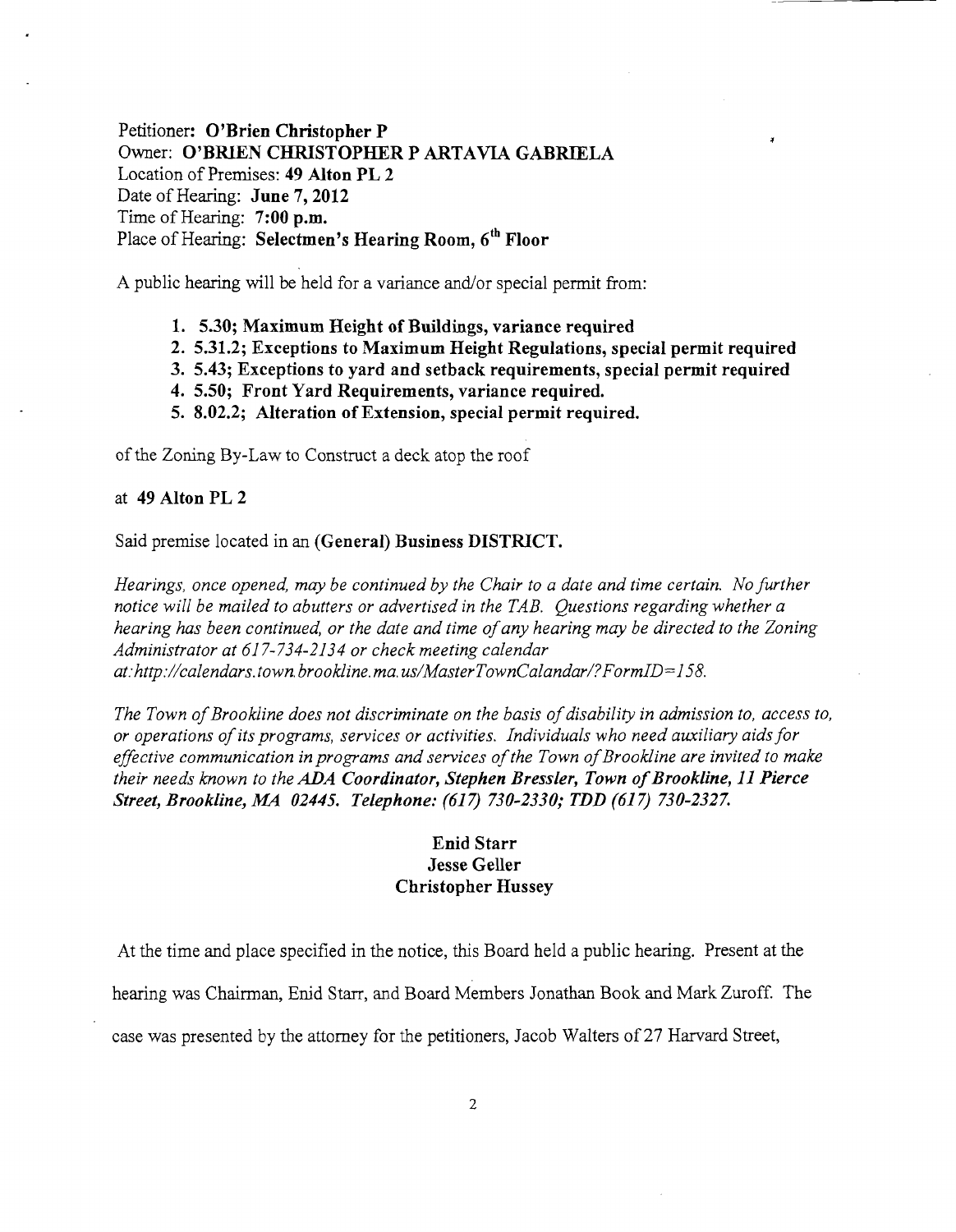Brookline, MA 02445. Also present with the petitioners was their architect, Karen Scanlon of Francis Street in Brookline, MA 02446.

Attorney Walters described the property a three-unit condo building that was constructed in 1925. The property is an interior row house and is attached to six other buildings [47-59 Alton Place, 50-52 St. Paul Street] for a total of seven buildings; all of which are located on the same lot. The lot has frontages on both Alton Place as well as St. Paul Street, and slopes downward from 47 Alton Place toward 50 St. Paul Street. The surrounding properties are primarily multifamily residential properties.

ĵ.

Attorney Walters indicated that the petitioners owned Units 2 and 3 of the condominium building at 49 Alton Place, and wished to install a roof deck, which would then be divided into two separate decks for the use of the respective applicants. Mr. Walters stated that the condominium association was in support of the petitioners' application and added that an agreement between the petitioners and the condominium association was in place.

Attorney Walters said that all the relief required could be granted by three Special Permits, under Sections 5.31.2, Section 5.43 and Section 8.02.2. Mr. Walters stated that the petitioners have moved the proposed deck back so as to comply with the front yard setback requirement and as a result no variance is required for front yard setback relief. Mr. Walters indicated that the Planning Board had reviewed all aspects of the design and unanimously recommended approval. Mr. Walters added that the petitioners and their architect worked with the Planning Board Staff in order to satisfy concerns raised and stated that the Planning Board had found that the proposed roof deck would have no impact upon the street scape. Mr. Walters then stated that Section 5.31.2 of the Zoning By-Law allows for the establishment of a different building height maximum by Special Permit where the interpretation of the height requirement is not clear as a

3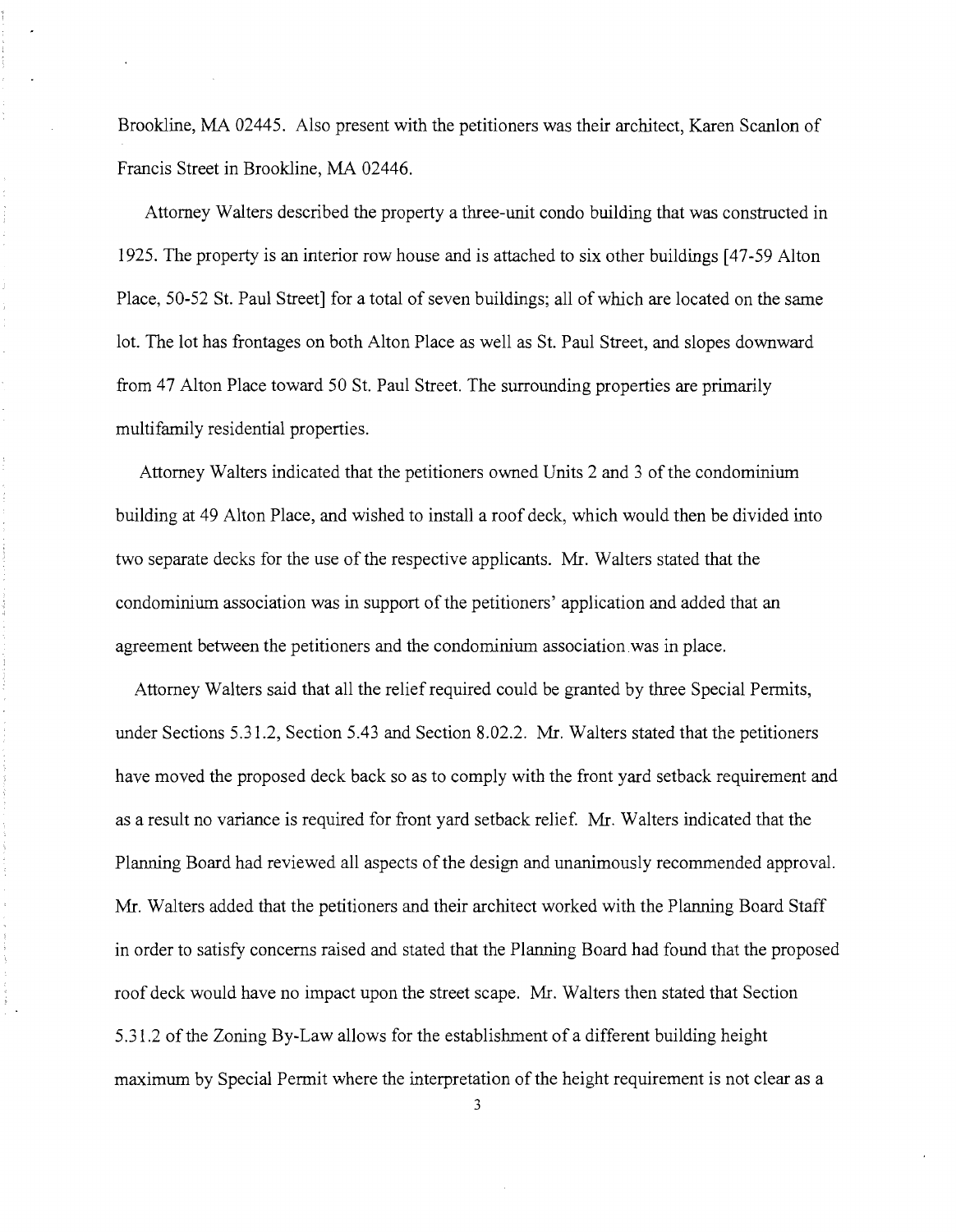result of non-typical lot shapes, topography, building alignment or configuration. Mr. Walters opined that 49 Alton Place fit into the category designed by Section 5.31.2, as the height of the building was 31 '2", but because 49Alton Place is attached to six (6) other buildings on a street with a significant slope, the required measurement called for in the Zoning By-Law made the building non-conforming. Mr. Walters added that if ever Section 5.31.2 was applicable it was in this situation given the steep grade of Alton Place. With reference to Section 5.43, Mr. Walters said that the petitioners plan to install decorative planters on the deck, which would serve as a counterbalancing amenity, which if deemed satisfactory would allow relief. Mr. Walters said that the final Special Permit was due to the extension of the building height as the deck would be raised approximately 18" above the existing roof. Mr. Walters concluded by stating that all of the neighbors had been contacted and shown the plan and the applicants were not aware of any opposition to the modest addition they are requesting. Kathleen Scanlan, 71 Francis St., Brookline, project architect, said the deck is approximately 18 inches above the deck and the deck is accessed by an existing head house. She said the railing in three and one half feet above the deck.

Chairmen Starr asked whether anyone in attendance wished to speak in favor of the proposal. Joshua Gardener of 59 Alton Place apartment 2 rose to speak. Mr. Gardener said he was present at the condominium association meeting and the condominium association was supportive of the proposal. There was a letter submitted from Elizabeth Zambia of 14 Alton Court, who indicated she was opposed to roof decks in the neighborhood. The Chairman asked if anyone wished to speak in opposition to the proposal. David Starr of 4 Alton Court spoke on behalf of his neighbor neighbor Barbara DeVries who also lives at 4 Alton Court apartment 3. Mr. Starr said that 14 Alton Place is very close to 4 Alton Court. He said Ms. DeVries concerns are the noise and

4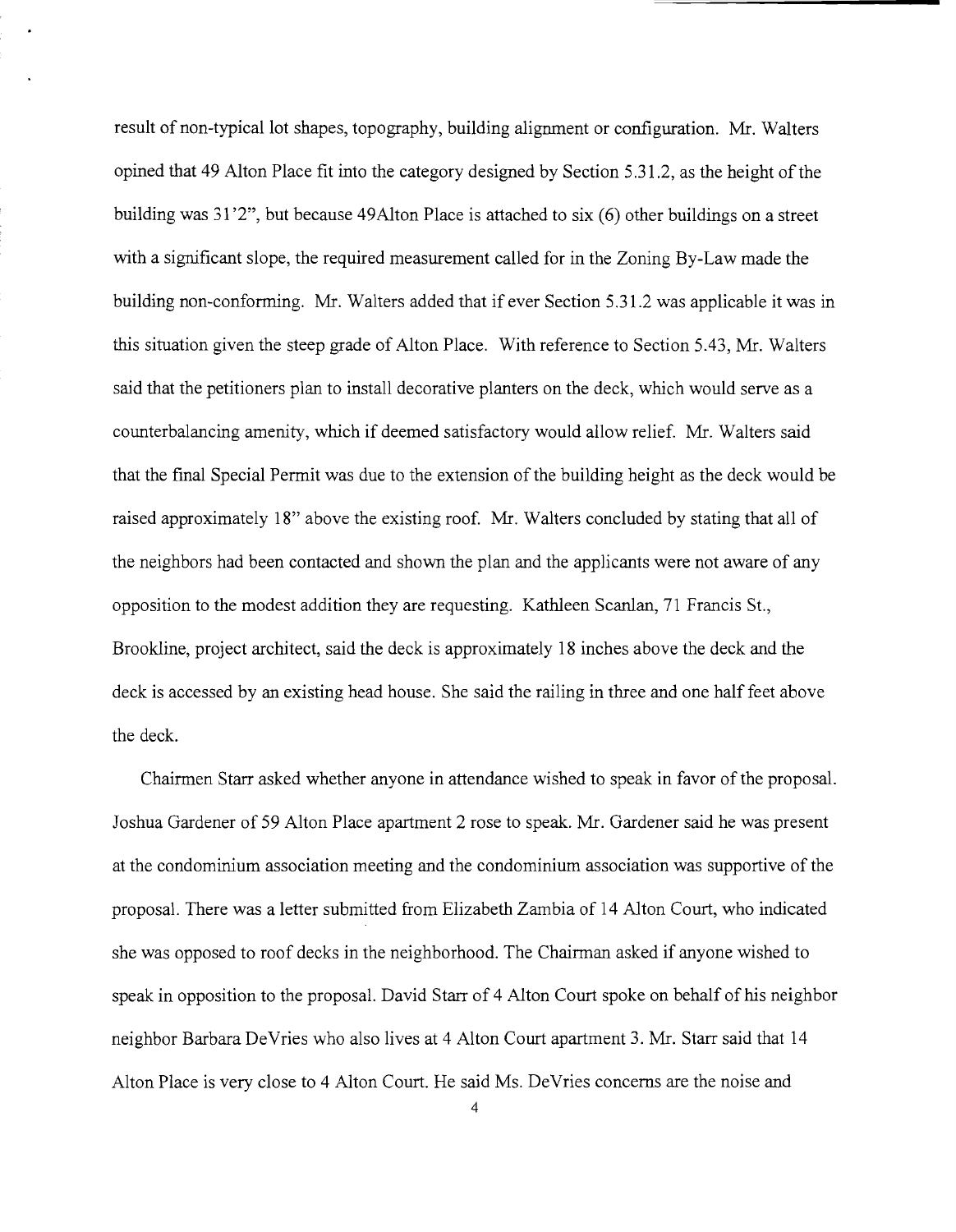general use issues of the proposed deck. Board Member Zuroff asked if 4 Alton Court has a roof deck. Mr. Starr said 4 Alton Court does have a roof deck.

Courtney Synowiec, planner delivered the findings of the Planning Board.

Section  $5.30$  – Maximum Height of Buildings – The maximum building height in an M-1.0 district is 35'. The building at 49 Alton Place is 31.2' tall; however, because the building is attached to six other buildings that are all located on the same comer lot, mean natural grade must be measured from the street frontage having the lower record of grade thereby making the building height at 49 Alton Place 47'; 12' in excess of the maximum height allowed for the zoning district. However, under Section 5.31.2 – Exceptions to Maximum Height Regulations, the Board of Appeals, may establish a different building height maximum by *special permit*  where the interpretation of the height requirement is not clear as a result of non-typical lot shapes, topography, building alignment or configuration.

# Section 5.50 - Front Yard Setback

| <b>Dimensional Requirements</b> | Required | <b>Existing</b> | Proposed | Relief                   |
|---------------------------------|----------|-----------------|----------|--------------------------|
| <b>Building Height</b>          | 35'      | $47*$           | 47       | Variance/Special Permit* |
| <b>Deck Front Yard Setback</b>  |          | n/a             | 13'11''  | Variance                 |

\* *See discussion above.* 

\*\* Under *Section* 5.43, the Board of Appeals may waive yard and setback requirements if a counterbalancing amenity is provided. The applicants are proposing to install planters on the deck railings as a counterbalancing amenity.

#### Section 8.02.2 – Alteration or Extension

A special permit is required to alter a pre-existing non-conforming structure or use.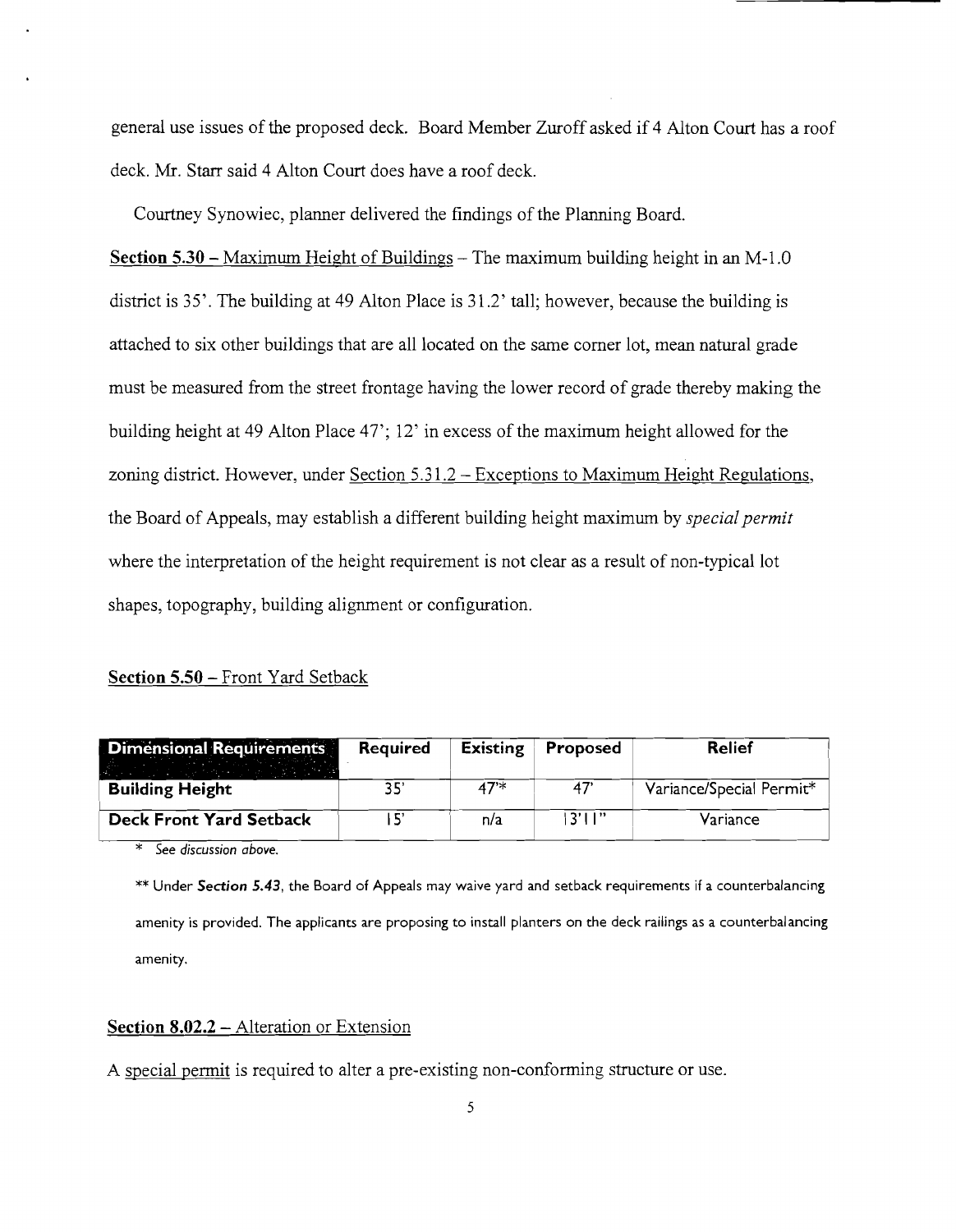Ms. Synowiec said the Planning Board is supportive of this proposal. The applicants have worked extensively with staff to reduce the size of the proposed deck to reduce its encroachment within the front yard setback and from the sides of the building. However, due to the variance requirement for encroaching into the front yard setback and the applicants' ability to easily redesign the deck to maintain a 15' front yard setback, the Planning Board advised the applicant to alter their plans and comply rather than seek a variance. Finally, the Planning Board fmds that the deck will have no visual impact on the streetscape, is designed so that roof repairs can easily be made and will be constructed of high quality materials.

Therefore, the Planning Board recommends approval of the survey by Neponset Valley Survey Associates and the unlabeled plans titled "Proposed Deck on Roof," dated 4/4/2012 and 4/29/12 respectively, subject to the following conditions:

- 1. Prior to the issuance of a building permit, the applicant shall submit final plans and elevations subject to the review and approval of the Assistant Director of Regulatory Planning.
- 2. Prior to the issuance of a building permit, the applicant shall submit a final landscape plan indicating all counterbalancing amenities subject to the review and approval of the Assistant Director of Regulatory Planning.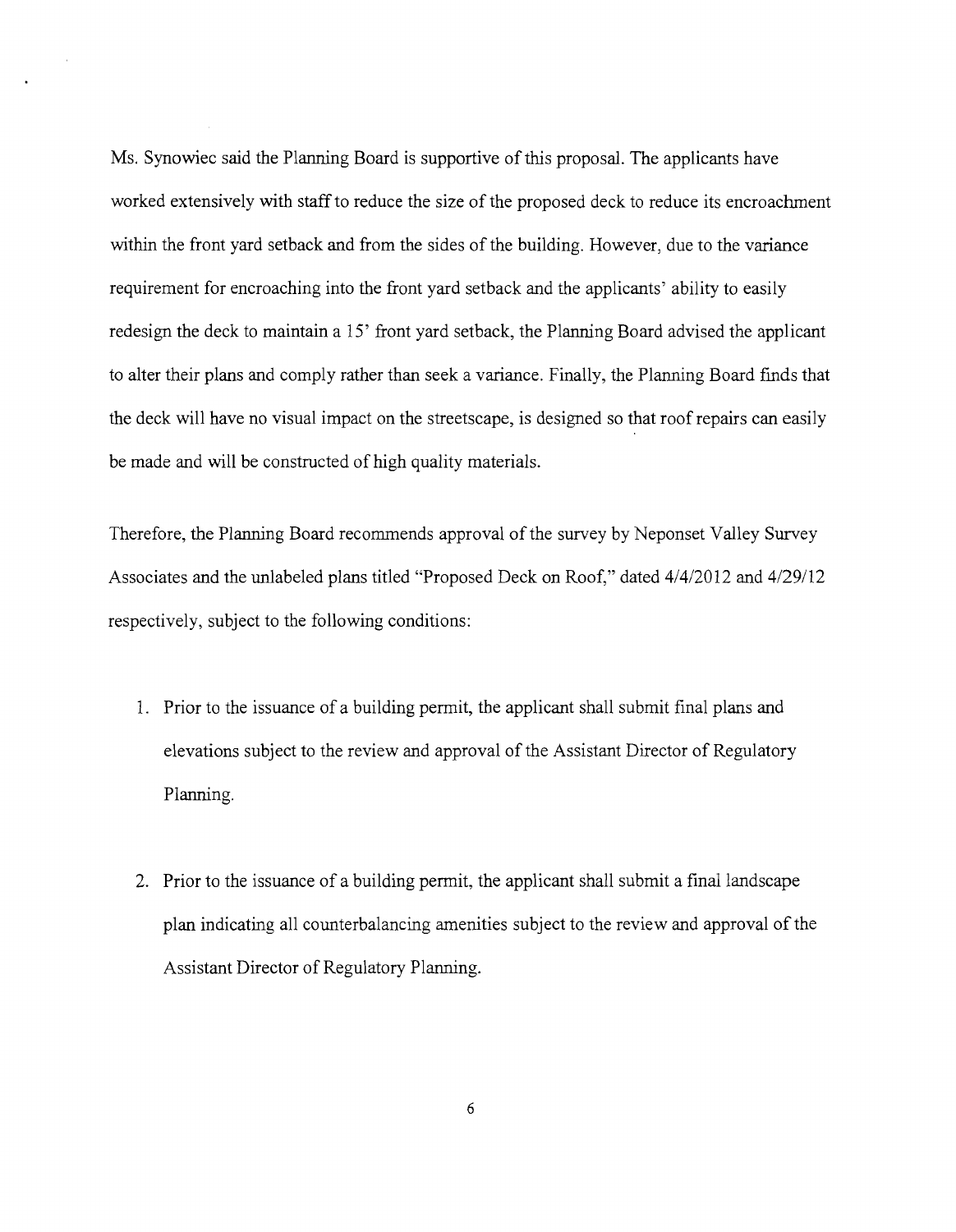3. Prior to the issuance of a building permit, the applicant shall submit to the Building Commissioner for review and approval for conformance to the Board of Appeals decision: 1) a final site plan stamped and signed by a registered engineer or land surveyor; 2) final building elevations stamped and signed by a registered architect; and 3) evidence that the Board of Appeals decision has been recorded at the Registry of Deeds.

The Chairman then called upon Michael Yanovitch, Chief Building Inspector, for the report from the Building Department. Mr. Yanovitch said that the Building Department was supportive of the proposed roof deck, and agrees with the Planning Boards recommendations. Chairman Starr asked Mr. Yanovitch ifhe was satisfied that the petitioner complied with the front yard setback. Mr. Yanovitch confirmed the front yard requirement was met.

The Board, having deliberated on this matter and having considered the foregoing testimony, concluded that it was desirable to grant all the relief required by special permit. The Board, after finding that adequate counter-balancing amenities were provided granted relief from **Sections**  5.43, 5.31.2, and 8.02.2 of the Town of Brookline Zoning By-Law.. The Board also made the following specific findings pursuant to **Section** 9.05:

- a. The specific site is an appropriate location for such a use, structure, or condition.
- b. The use as developed will not adversely affect the neighborhood.
- c. There will be no nuisance or serious hazard to vehicles or pedestrians.
- d. Adequate and appropriate facilities will be provided for the proper operation of the proposed use.

Accordingly, the Board voted unanimously to grant the requested relief subject to the following conditions:

7